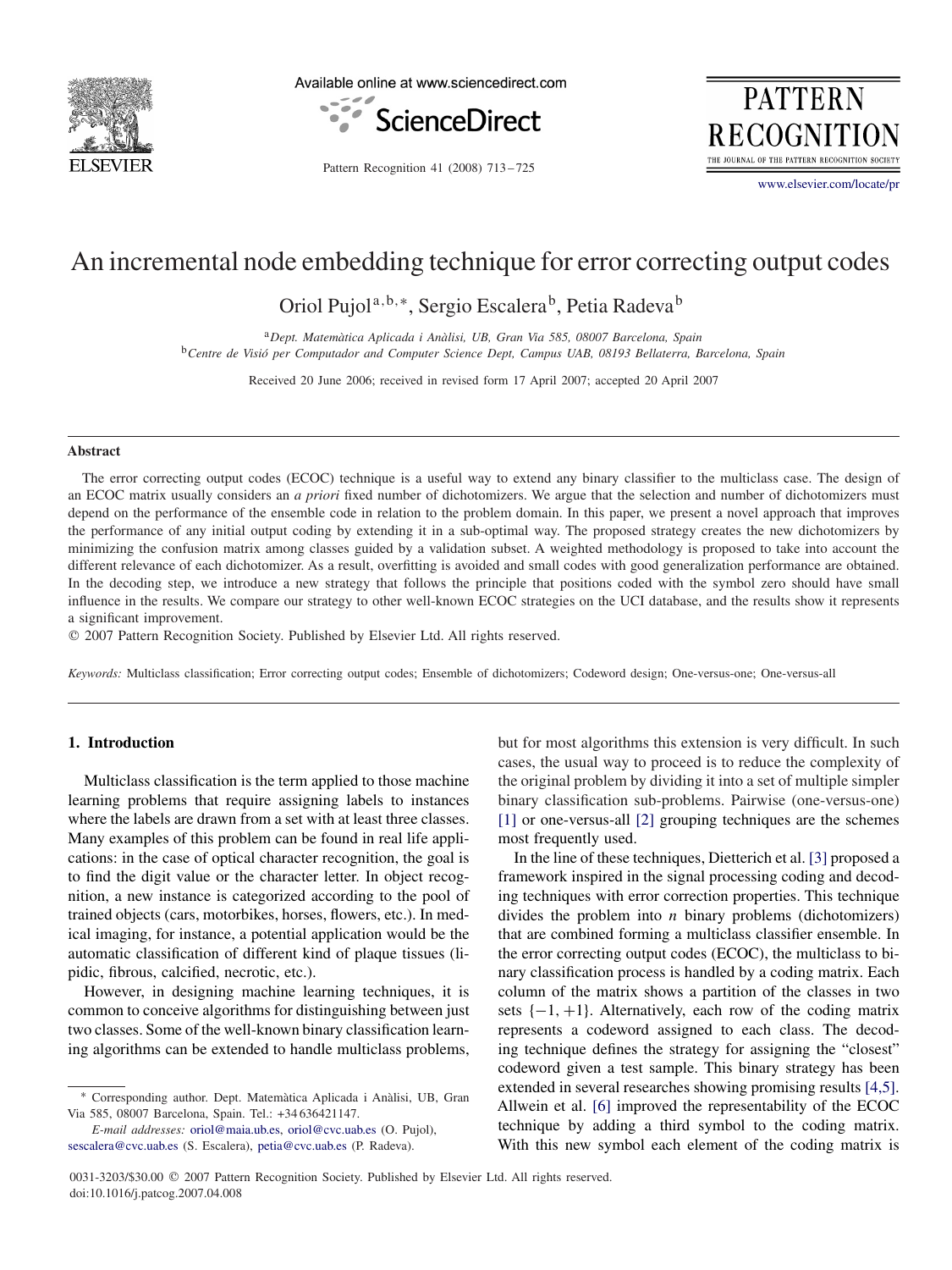<span id="page-1-0"></span>chosen from {−1*,* 0*,* +1}, where classes with zero value are not considered for that particular dichotomy. This improved technique allows to express the classic pairwise and one-versus-all schemes in one common framework as well as to define new coding strategies such as random dense or random sparse output codes. Due to its simplicity and high accuracy performance, the output coding scheme has been widely applied to very different problems with great success: anti-spam filtering [\[7\],](#page-12-0) text classification [\[8\],](#page-12-0) face verification [\[9\],](#page-12-0) object identification or traffic sign recognition [\[10\],](#page-12-0) to mention just a few.

All these coding strategies are fixed in the ECOC design step, defined independently of the problem domain or the classification performance. In fact, very little attention has been paid in literatures to the coding process of the ECOC matrix. The first approach to ECOC coding design was proposed by Utschick et al. [\[11\].](#page-12-0) In their work, they optimize a maximumlikelihood objective function by means of the expectation maximization algorithm in order to improve the process of binary coding. As mentioned by the authors "the results of some experiments make us believe that for many polychotomous classification problems, the one-versus-all method is still the optimal choice for the output coding". Crammer et al. [\[12\]](#page-12-0) also reported improvement in the design of the ECOC codes. However, their results were rather pessimistic since they proved that the problem of finding the optimal discrete codes is computationally unfeasible. As an alternative, they proposed a method for heuristically search of the optimal coding matrix by relaxing the representation of the code matrix from discrete to continuous values. Recently, new improvements in the problem dependent coding techniques have been presented by Pujol et al. [\[13\].](#page-12-0) In their work, the authors proposed the embedding of discriminant tree structures derived from the problem domain in the ECOC framework. As a result, they obtained a compact discrete coding matrix with a small number of dichotomizers and very high accuracy.

In the present article, we propose a method for extending any discrete ECOC coding matrix driven by the performance of the ensemble of dichotomizers. Our work is defined in the context of discrete matrix coding adapted to the problem domain. As a result, just adding a very few number of dichotomizers, we obtain an ensemble with increased generalization performance. We pay special attention to the extension of binary treebased ECOC because of its ability to build compact codes and the high performance usually obtained by this technique [\[13\].](#page-12-0) ECOC-optimizing node embedding (ECOC-ONE) is based on a robust strategy of selective optimization process focused on the confusion matrices of two exclusive training data sets. The first set is used for standard training purposes. The second one is used for guiding the process and to avoid classification overfitting. In this way, the training process selects at each step the optimal hypothesis based on its discrimination performance. As a result, wrongly classified classes are given priority and are used for creating the candidate dichotomizer. As a consequence of the ECOC-ONE coding, the Hamming distance between  $difficult<sup>1</sup>$  classes is increased. In this way, the generalization

performance is also increased [\[3\].](#page-12-0) This generalization is reinforced by a weighting strategy used to define the relevance of each dichotomizer. These weights are used in a double weighted Euclidean distance decoding step that takes into account the importance of each dichotomizer and the error due to the offset introduced by the zero symbol in the ECOC matrix.

The article layout is as follows: Section 2 introduces the general procedure of ECOC techniques used in the literatures. Section 3 describes the proposed extension using the ECOC-ONE strategy. In Section 4, the technique is evaluated on a fourclass toy classification problem. Section 5 shows the experiment results, and Section 6 concludes the paper.

# **2. Error correcting output codes**

The idea behind the ECOC framework is to design a codeword for each of the given  $N_c$  classes. Arranging these codewords as rows of a matrix, we define the "coding matrix" *M*, where  $M \in \{-1, 1\}^{N_c \times n}$ , *n* being the code length. From the point of view of learning, the matrix *M* can be seen as *n* independent binary learning problems, each corresponding to a column of the matrix (see the six hypothesis  $\{h_1, \ldots, h_6\}$  from Fig. 1). Thus, classes are joined to form sub-partitions (sets of classes). Each dichotomy is trained on a sub-partition where a class is coded by  $+1$  or  $-1$  according to their partition membership. Applying the *n* trained binary classifiers to each data point in the test set, the test code is obtained. This code is compared with the base codeword of each class–rows of the coding matrix—and the data point is assigned to the class with the "closest" codeword.

The coding matrix was extended by Allwein et al. [\[6\]](#page-12-0) by including a third symbol  $M \in \{-1, 0, 1\}^{N_c \times n}$ . With this new codification, classes that are not considered by a given dichotomy have 0 value. This gives to the ECOC more versatility allowing the representation of more codification strategies in the ECOC framework.

In general, the ECOC system is fully defined when a coding and decoding strategy is chosen. It has been shown that to obtain maximal distance between partition of classes, ECOC code matrices should be designed to have certain properties which enable them to generalize well [\[3\].](#page-12-0) A good error-correcting output code for a  $N_c$ -class problem should satisfy the condition that rows, columns (and their complementaries) are well-separated from the rest in terms of Hamming distance.

In Fig. 1 an example of ECOC coding and decoding for a classification example is shown. In this case we have four



Fig. 1. ECOC example for four classes using Hamming distance as a decoding technique.

<sup>&</sup>lt;sup>1</sup> Those that are most overlapped.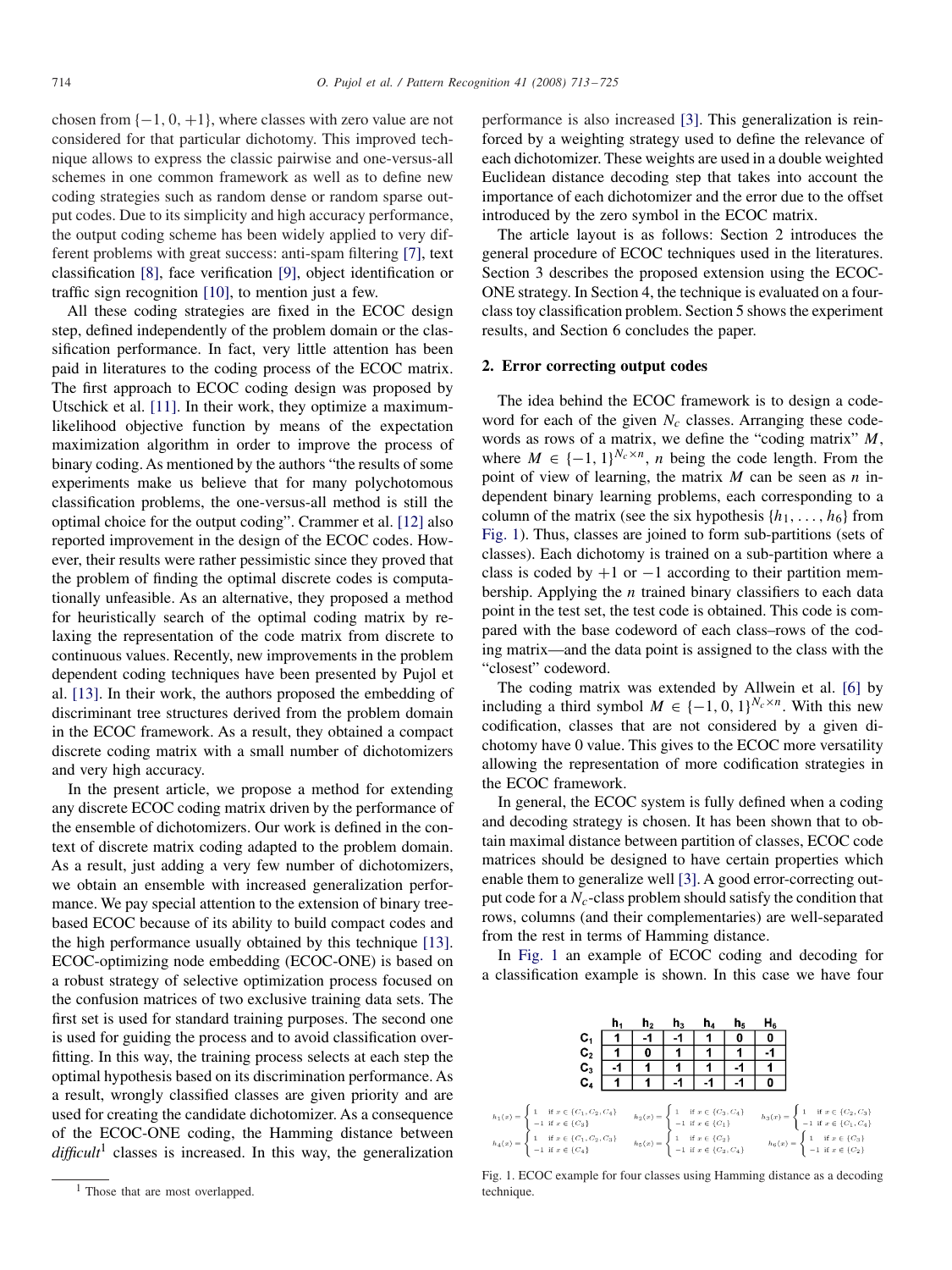classes  $(c_1, c_2, c_3,$  and  $c_4$ ). Six dichotomizers,  $h_1, \ldots, h_6$ , are generated randomly by selecting different sub-partitions of the set of classes. The dichotomizers are embedded in the ECOC matrix with 1 or  $-1$  according to their sub-partition membership. For example,  $h_1$  learns to discriminate between  $c_3$  vs  $c_1$ ,  $c_2$ and *c*4. The cells with zero value represent the classes that are not considered by a given dichotomy—e.g. for the second dichotomizer  $(h_2)$ , class  $c_2$  is not considered. Let  $\mathbf{x} \in \{-1, 1\}^n$ be the codeword that results from applying all the dichotomizers to a new input. This test codeword is compared with the codeword of each class  $c_j$ ,  $\{y_1^j, \ldots, y_6^j\}$ using some kind of decoding distance.

The matrix construction step codifies the different partitions of classes that are considered by each dichotomizer. Most of the discrete coding strategies up to now are based on pre-designed problem-independent codeword construction satisfying the requirement of high separability between rows and columns. These strategies include: *one-versus-all*, where each classifier is trained to discriminate a given class from the rest of classes using *Nc* dichotomizers; *random techniques* that can be divided in the *dense random strategy* that consists of a two-symbol matrix with high distance between rows with estimated length of  $10 \log_2(N_c)$  bits per code; and the *sparse random strategy* that includes the ternary symbol and the estimated optimal length is about  $15 \log_2(N_c)$ . Finally, *one-versus-one* is one of the most well-known coding strategies with *N<sub>c</sub>*(*N<sub>c</sub>*−1)/2 dichotomizers including all the combinations of pairs of classes [\[1\].](#page-12-0) Note that in a 40-class problem, one-versus-all, dense random strategy, sparse random strategy, and one-versus-one strategy require 40, 53, 80, and 780 dichotomizers, respectively. One-versus-one has obtained high popularity showing a better accuracy in comparison to the other commented strategies in spite of its large code length.

The decoding step was originally based on error-correcting principles under the assumption that the learning task could be modelled as a communication problem, in which class information is transmitted over a channel [\[14\].](#page-12-0) The decoding strategy corresponds to the problem of distance estimation between the codeword of the new example and the codewords of the trained classes. Concerning the decoding strategies, two of the most common techniques are the Euclidean distance  $d_i^j = \sqrt{\sum_{i=1}^n (x_i - y_i^j)^2}$  and the Hamming decoding distance  $d_i^j = \sum_{i=1}^n (1 - \text{sign}(x_i \cdot y_i^j))/2$ , where  $d_i^j$  is the distance to the class  $\overline{j}$ , *n* is the number of dichotomizers (and thus, the components of the codeword), and *x* and *y* are the values of the input vector codeword and the base class codeword, respectively. If the minimum Hamming distance between any pair of class codewords is *d*, then any  $[(d-1)/2]$  errors in the individual dichotomizers result can be corrected, since the nearest codeword will still be the correct one.

## **3. Basis of the node embedding process in the ECOC framework**

Our work is motivated by the necessity of having fast algorithms with high discriminative power able to generate as much as necessary number of dichotomizers in order to obtain the desired performance. In this sense, the work of Pujol et al. [\[13\]](#page-12-0) has shown that finding codewords with small length and high performance is feasible if the codeword is adapted to the problem domain. Moreover, in that work the authors show that trading optimality in the codewords separation for discrimination information may lead to a rise in the classifier performance. This work has motivated the look for techniques with small codeword length that provide high performance in general conditions. In this section, we propose a general procedure to increase the accuracy of any ECOC coding by adding very few optimal dichotomizers. In this sense, if the original coding has small length, the extension after the ECOC-ONE results in a still compact codewords but with increased performance. In particular, we apply this technique to optimize the initial embedded tree proposed in Ref. [\[13\].](#page-12-0)

### *3.1. ECOC-ONE definition*

ECOC-ONE defines a general procedure capable of extending any coding matrix by adding dichotomizers based on a discriminability criterion. In the case of a multiclass recognition problem, our procedure starts with a given ECOC coding matrix. We increase this ECOC matrix in an iterative way, adding dichotomizers that correspond to different sub-partitions of classes. These partitions are found using greedy optimization based on the confusion matrices so that the ECOC accuracy improves on both training and validation sets. The training set guides the convergence process, and the validation set is used to avoid overfitting and to select a configuration of the learning procedure that maximizes the generalization performance [\[15\].](#page-12-0) Since not all problems require the same dichotomizers structure—in the form of sub-partitions—our optimal node embedding approach generates an optimal ECOC-ONE matrix dependent on the hypothesis performance in a specific problem domain.

#### *3.2. Optimizing node embedding*

In order to explain our procedure, we divide the ECOC-ONE algorithm in six steps: optimal tree generation, weights estimation, accuracy estimate based on confusion matrix, defining the new optimal dichotomy, and ECOC matrix *M* construction.

Let us define the notation used in the following paragraphs: given a data pair *(s, l)*, where *s* is a multidimensional data point and *l* is the label associated with that sample, we define  $S = \{(\mathbf{s}_t, \mathbf{l}_t)\} \cup \{(\mathbf{s}_v, \mathbf{l}_v)\}$ , where  $S_t = \{(\mathbf{s}_t, \mathbf{l}_t)\}$  and  $S_v = \{(\mathbf{s_v}, \mathbf{l_v})\}$  are the sets of data pairs associated with training and validation sets, respectively. In the same way,  $e(h(\mathbf{s}), \mathbf{l})$ represents the empirical error over the data set **s** given an hypothesis  $h(\cdot)$ .

## *3.2.1. Optimal tree generation*

We propose the use of a binary tree structure using accuracy as a sub-partition splitting criterion. This proposal differs from the one in Ref. [\[13\]](#page-12-0) that uses the mutual information to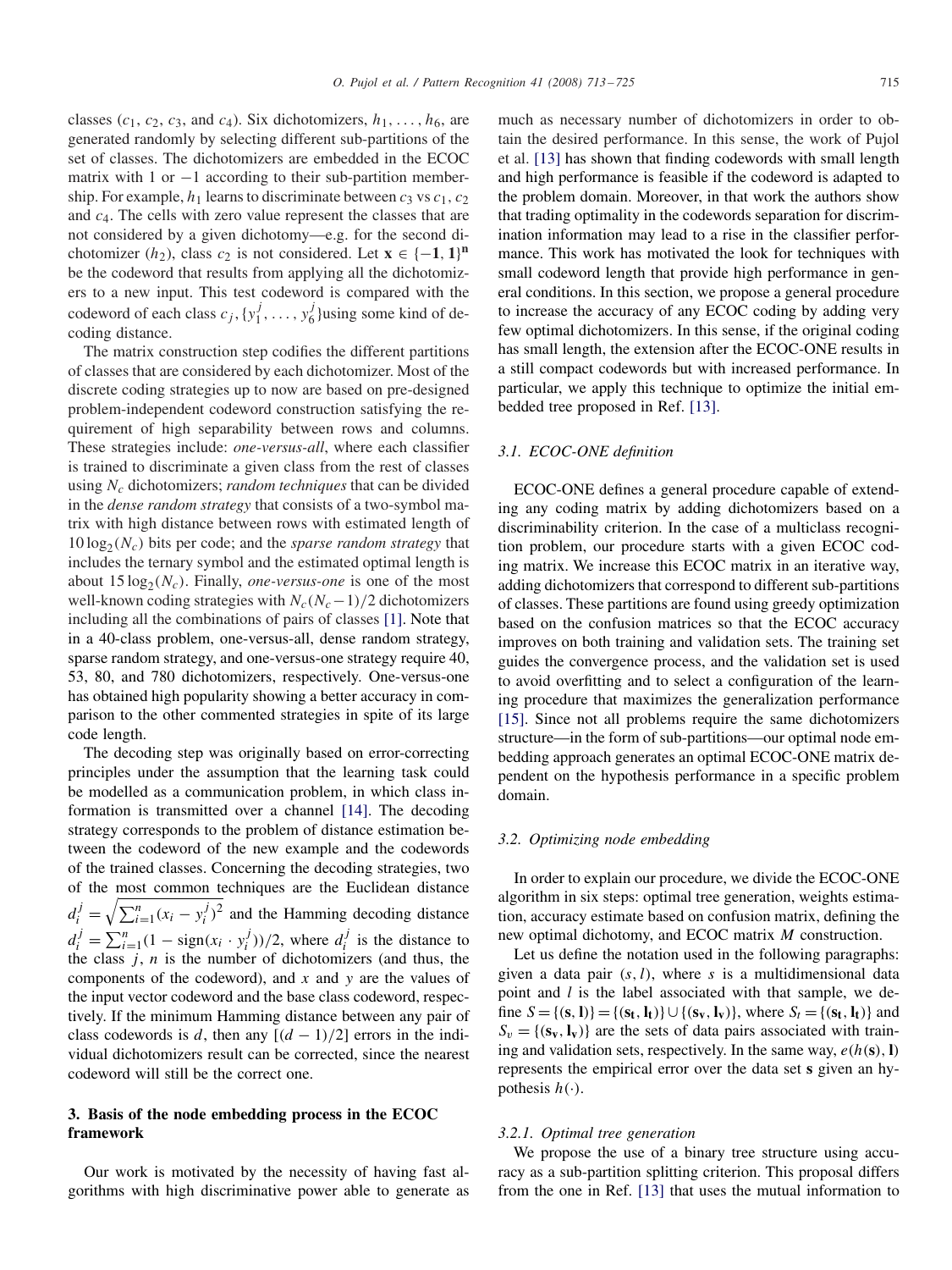<span id="page-3-0"></span>

Fig. 2. (a) Optimal tree and first optimal node embedded, (b) ECOC-ONE code matrix *M* for four dichotomizers.

form the nodes, without taking into account the particularities of the current classification scheme. We initialize the root of the tree with the set containing all the classes. Afterwards, for the tree building, each node of the tree is generated by an exhaustive search<sup> $\overline{2}$ </sup> of the sub-partition of classes associated with the parent node, so that the classifier using that sub-partition of classes attains maximal accuracy on the training and validation subsets. In Fig. 2, the sub-partition of classes required at each node of the optimal tree is shown. For example, given the root node containing all classes, the optimal partition achieving the least error is given by  $\{\{c_1 \cup c_3\}, \{c_2 \cup c_4\}\}\)$ . Once we have generated the optimal tree, we embed each internal node of the tree into the coding matrix *M* in the following way: consider the partition of the set of classes associated with a node  $C = \{C_1 \cup C_2 | C_1 \cap C_2 = \emptyset\}$ . The element  $(i, r)$  of the ECOC-ONE matrix corresponding to class *i* and dichotomy *r* is given by:

$$
M(i, r) = \begin{cases} 0 & \text{if } c_i \notin C, \\ +1 & \text{if } c_i \in C_1, \\ -1 & \text{if } c_i \in C_2. \end{cases}
$$
 (1)

Although, this strategy is the one chosen in this article for our initial coding, note that any coding could be used instead.<sup>3</sup>

### *3.2.2. Weight estimates*

It is known that when a multiclass classification problem is decomposed into binary problems, not all of these base classifiers have the same importance. In this way, our approach introduces a weight to adjust the importance of each dichotomy in the ensemble ECOC matrix. In particular, the weight associated with each column depends on the error when applying the ECOC to both training sets (training and validation) in the following way,

$$
w_i = 0.5 \log \left( \frac{1 - e(h_i(s), l)}{e(h_i(s), l)} \right),
$$
 (2)

where  $w_i$  is the weight for the *i*th dichotomy, and  $e(h_i(s), l)$ is the error produced by this dichotomy at the affected classes on both sets of the partition. This equation is based on the weighted scheme of the additive logistic regression [\[16\].](#page-12-0) In the following section, we explain how we select the dichotomizers and how their weights affect the convergence of the algorithm.

## *3.2.3. Test accuracy of the training and validation sets*

Once constructed the binary tree and its corresponding coding matrix, we look for additional dichotomizers in order to focus on the examples that are difficult to classify. To select the next optimal node, we test the current  $M$  accuracy on  $S_t$ and  $S_v$  resulting in  $a_t$  and  $a_v$ , respectively. We combine both accuracies in the following way:<sup>4</sup>

$$
a_{total} = \frac{1}{2}(a_t + a_v).
$$

In order to find each accuracy value, we obtain the resulting codeword  $x \in \{-1, 1\}^n$  using the strong hypothesis  $\mathcal{H} =$  $\{h_1, \ldots, h_i\}$  for each sample of these sets, and we label it as follows:

$$
\tilde{l} = \underset{j}{\text{argmin}} (d(x, y_j)),\tag{3}
$$

where  $d(\cdot)$  is a distance estimation between codeword x and the codeword  $y_i$ .  $\mathcal{H}(M, h, s)$  is the strong hypothesis resulted from the application of the set of learning algorithms  $h(\cdot)$  on the problems defined by each column of the ECOC matrix *M* on a data point *s*. The result of  $\mathcal{H}(M, h, s)$  is an estimated codeword  $x$ . We propose to use a double weighted Euclidean distance in the following way:

$$
d(x, y^{j}) = \frac{1}{2} \sqrt{\sum_{i=1}^{n} w_{i} |x_{i}| |y_{i}| (x_{i} - y_{i}^{j})^{2}},
$$
\n(4)

where the modules of the codes  $|x_i|, |y_i|$  act as attenuation factors of the errors that can be accumulated due to the zero values in the ECOC-ONE matrix *M*. The weight *wi* estimated by means of Eq. (2) introduces the relevance of each dichotomy in the ensemble learning technique.

#### *3.2.4. The training and validation confusion matrices*

Once we test the accuracy of the strong hypothesis  $\mathcal{H}$  on  $S_t$ and  $S_v$ , we estimate their respective confusion matrices  $v_t(S_t)$ and  $v_v(\mathbf{S_v})$ . Both confusion matrices are of size  $N_c \times N_c$ , and have at position  $(i, j)$  the number of instances of class  $c_i$  classified as class *cj* .

$$
v_k(i, j) = |\{(s, l)_k : l = c_i, h(s) = c_j\}|, \quad k = \{t, v\},
$$
 (5)

where *l* is the label estimation obtained using Eq. (4). Once the matrices have been obtained, we select the pair  ${c_i, c_j}$  with maximal value according to the following expression:

$$
\{c_i, c_j\} = \underset{\{c_i, c_j; i \neq j\}}{\text{argmax}} (v_t(i, j) + v_t^T(i, j) + v_v(i, j) + v_v^T(i, j)),
$$
\n(6)

<sup>2</sup> In the case that the number of classes makes the exhaustive computation unfeasible we can use SFFS as explained in Ref. [\[13\].](#page-12-0)

 $3$  In the Discussions section, the reader can find the results of the application of our extension technique using the one-versus-all strategy as initial coding.

<sup>4</sup> Other combinations are possible, but we consider that the importance of the validation set must be very significant when compared to the training accuracy. Otherwise, the total accuracy will have a major influence of the training set and the benefit from the validation set will be minimal. Moreover, we have experimentally observed that this combination leads in general to slightly better results than other split criteria.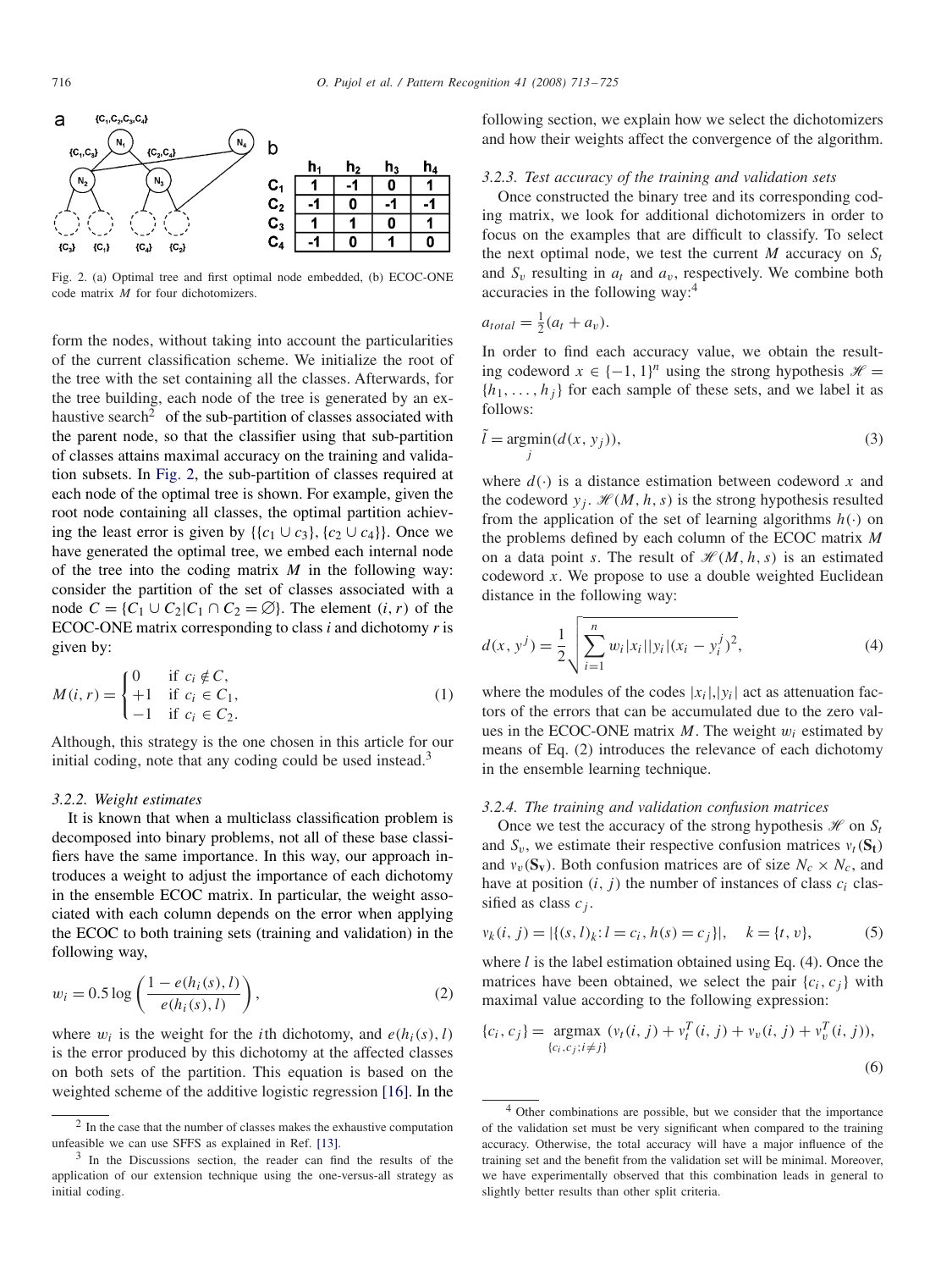$\forall (i, j) \in [1, \ldots, N_c]$ , where  $v^T$  is the transposed matrix of v. The resulting pair is the set of classes that are most easily confounded, and therefore they have the maximum partial empirical error.

#### *3.2.5. Find the new dichotomy*

Once the set of classes  $\{c_i, c_j\}$  with maximal error has been obtained, we create a new column of the ECOC matrix. Each candidate column considers a possible sub-partition of classes  $\wp = \{ \{ \{c_i\} \cup C_1 \}, \{ \{c_j\} \cup C_2 \} \}$  ⊆ *C* so that  $C_1 \cap C_2 \cap c_i \cap c_j = \emptyset$  and  $C_i \subseteq C$ . In particular, we are looking for the subset division of classes  $\wp$  so that the dichotomy  $h_t$  associated with that division minimizes the empirical error defined by  $e(\mathcal{H}(s), l)$ :

$$
\tilde{\wp} = \underset{\wp}{\text{argmin}} (e(\mathcal{H}(s), l)). \tag{7}
$$

Once defined the new sets of classes, the column components associated with the set  $\{\{c_i\}, C_1\}$  are set to  $+1$ , the components of the set  $\{ {c_i} \}$ ,  $C_2$ } are set to −1 and the positions of the rest of classes are set to zero. In the case that multiple candidates obtain the same performance, the one involving more classes is preferred. Firstly, it reduces the number of uncertainty in the ECOC matrix by reducing the number of zeros in the dichotomy. Secondly, one can see that when more classes are involved, the generalization achieved is greater. Each dichotomy finds a more complex rule on a greater number of classes. This fact has also been observed in the work of Torralba et al. [\[17\].](#page-12-0) In their work, a multi-task scheme is presented that yields to a classifier with an improved generalization by aids of class grouping algorithms.

## *3.2.6. Update the matrix*

The column  $m_i$  is added to the matrix  $M$  and its weight  $w_i$ is calculated using Eq. (2).

Table 1 shows the summarized steps for the ECOC-ONE approach. Note that, the process described is iterated while the error on the training subsets is greater than *ε* or the number of iterations  $i \leq T$ .<sup>5</sup>

## *3.3. Sub-optimal embedding*

When the number of classes is high enough, exhaustive search optimization is computationally unfeasible. In this case, the problem should be addressed using a modification of the sequential forward floating search.

Pudil et al. in Ref. [\[18\]](#page-12-0) introduced a family of sub-optimal search algorithms called *floating search methods* effective in

#### Table 1 ECOC-ONE general algorithm

Given  $N_c$  classes and a coding matrix *M* (see [Fig. 1\)](#page-1-0): **while**  $error > \varepsilon$  or  $error_t < error_{t-1}, t \in [1, T]$ : Compute the optimal node *t*: 1) Test accuracy on the training and validation sets  $S_t$  and  $S_v$ . 2) Select the pair of classes  $\{c_i, c_j\}$  with the highest error analyzing the confusion matrices from  $S_t$  and  $S_v$ . 3) Find the partition  $\wp_t = \{C_1, C_2\}$  that minimizes the error rate in  $S_t$  and  $S_v$ . 4) Compute the weight for the dichotomy of partition *℘i* based on its classification score. Update the matrix *M*.

high dimensional problems involving non-monotonic search criteria. This method was proposed as a sub-optimal search method for alleviating the prohibitive computation cost of exhaustive search strategies in feature selection. This family of methods is directly related to the *plus-l take away-r* algorithm. However, the first differs from *plus-l take away-r* algorithm in the fact that the number of forward and backtracking steps is not decided beforehand. Floating search methods can be described as a dynamically changing number of forward and backward steps as long as the resulting subsets are better than the previously evaluated ones at that level. In this sense, this method avoids nesting effects typical of sequential forward and backward selection while equally being step-optimal since the best (worst) item is always added (discarded) to (from) the set. Since backtracking is controlled dynamically, no parameter setting is needed.

The algorithm used in this paper is a modified version of the top-down approach called sequential forward floating search (MSFFS, see [Table 2\)](#page-5-0). The most notable difference from the SFFS is that we work with three sets of elements: a pool of elements *Y* and the two searched sets  $X^1$ ,  $X^2$ . In this case, both sets start empty  $X_0^1 = X_0^2 = \emptyset$  and they are filled from the pool set while the search criterion *J* applied to both sets increases. The most beneficial item from the pool of elements is added to the corresponding set at each inclusion step. In the conditional exclusion step, the worst item from both sets is removed if the criterion keeps increasing. In our approach, the criterion used for designing this partition is the empirical error. In the context of our ECOC problem, the two sets  $\{X^1, X^2\}$  are the sub-partition sets of classes  $\wp_t = \{C_1, C_2\}.$ 

## *3.4. ECOC-ONE example*

An example of an ECOC-ONE strategy applied to a fourclass classification example can be found in [Fig. 2.](#page-3-0) The initial optimal tree corresponds to the dichotomizers of optimal subpartition of the classes. This tree has been generated using accuracy as a sub-partition splitting criterion. After testing the performance of the ensemble tree (composed by the columns  ${h_1, h_2, h_3}$  of the ECOC matrix *M* of [Fig. 2\(](#page-3-0)b)), let us assume that classes  $\{c_2, c_3\}$  get maximal error in the confusion matrices  $v_t$  and  $v_v$ . We search for the sub-partition of classes using the training and validation subsets so that the

<sup>5</sup> The stopping criterion of our method involves two cases: Firstly, the case in which the combined error is reduced to zero. If both training and validation errors go to zero the method should stop because we cannot obtain meaningful information from now on. Therefore,  $\varepsilon$  is usually set to zero unless some *a priori* knowledge about the acceptable error is considered. Second, since the sub-optimal node embedding tries to increase the accuracy of the ECOC coding increasing the number of bits per word, a certain number of bits should be decided to be the maximum allowable for our application. In our experiments,  $T$  is usually set to values in the range  $[2, \ldots, N]$ , where *N* is the number of classes. We selected this range of values in order to increase the global performance with very few additional dichotomizers.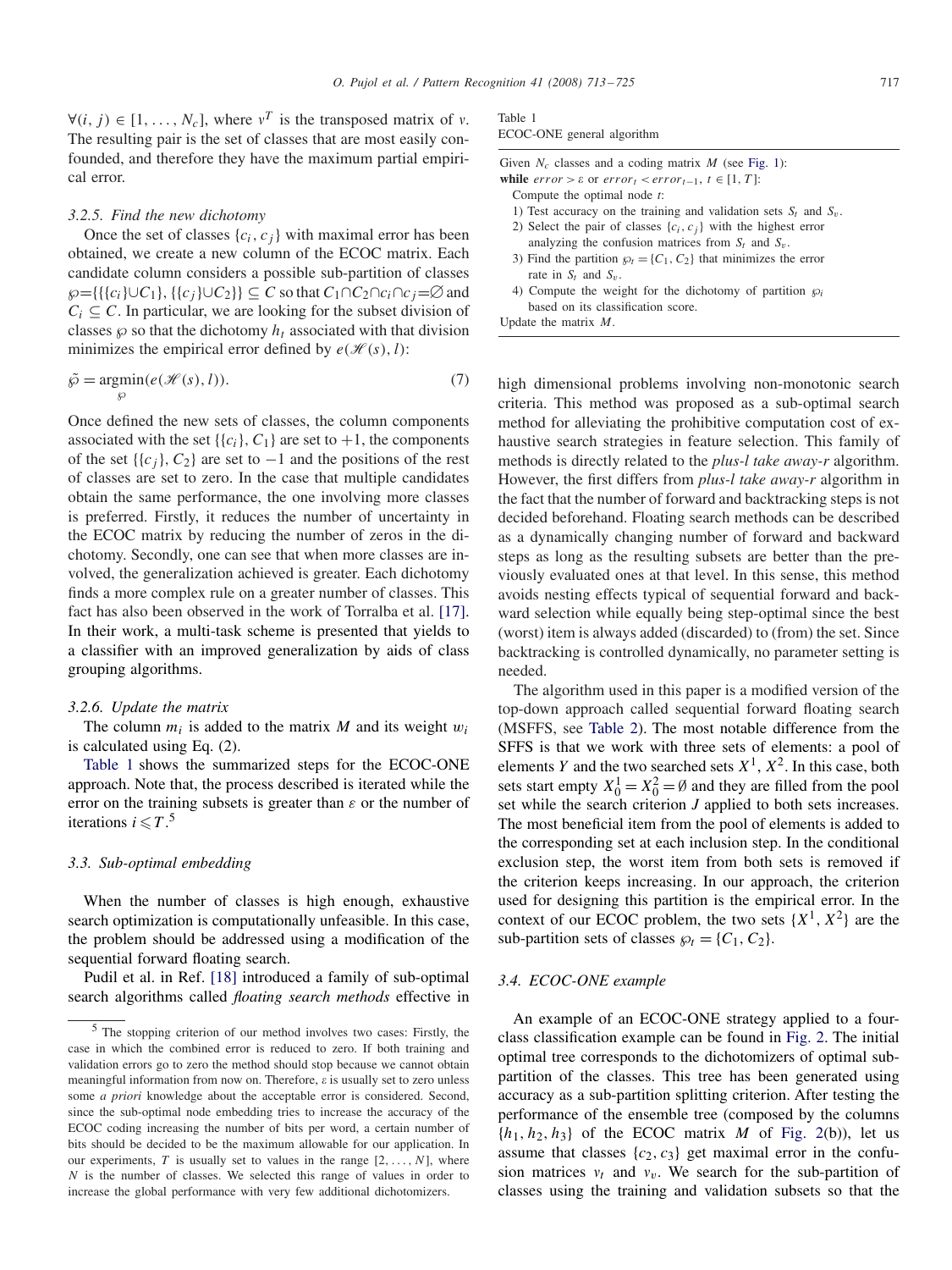<span id="page-5-0"></span>Table 2 Modified sequential forward floating search algorithm

#### **Input:**

 $Y = \{y_j | j = 1..D\}$ //Pool of available items//

#### **Output:**

 $X_k^1 = \{x_l | l = 1..|Y| (or D), x_l \in Y\};$   $X_k^2 = \{x_m | m = 1..|Y|, x_m \in (Y/X_k^1)\}$ 

#### **Initialization:**

 $X_0^1 = X_0^2 = {\emptyset}; \quad k = 0$ 

#### **Termination:**

Stop when  $|J(X_k^1, X_k^2) - J(X_{k-1}^1, X_{k-1}^2)| \leq \varepsilon$ 

## **Step 1 (inclusion)**

 $x'_{+} = \underset{x \in Y}{\operatorname{argmax}}$ *J*(*X*<sub>k</sub><sup>1</sup></sub> ∪ *x*, *X*<sub>k</sub><sup>2</sup>); *x*<sub>1</sub><sup>*′*</sup> = argmax<br>*x*∈*Y*/{*X*<sub>k</sub><sup>1</sup>∪*X*<sub>k</sub><sup>2</sup>} *J*( $X_k^1$ ,  $X_k^2$  ∪ *x*)

$$
(X_{k+1}^1,X_{k+1}^2)=\begin{cases} (X_k^1\cup x_+',X_k^2) & \text{if }J(X_k^1\cup x_+',X_k^2)>J(X_k^1,X_k^2\cup x_+'')\\ (X_k^1,X_k^2\cup x_+'') & \text{if }J(X_k^1\cup x_+',X_k^2)
$$

 $k = k + 1$ 

#### **Step 2 (conditional exclusion)**

 $x'$  = argmax<br> $x \in Y/X_k^1$  $J(X_k^1/x, X_k^2);$   $x''_- = \underset{x \in Y/X_k^2}{\text{argmax}}$  $J(X_k^1, X_k^2/x)$ 

$$
(X_{k+1}^1, X_{k+1}^2) = \begin{cases} (X_k^1/x'_-, X_k^2) & \text{if } J(X_k^1/x'_-, X_k^2) > J(X_k^1, X_k^2) \text{ and } J(X_k^1/x'_-, X_k^2) > J(X_k^1, X_k^2/x''') \\ (X_k^1, X_k^2/x''') & \text{if } J(X_k^1, X_k^2/x''') > J(X_k^1, X_k^2) \text{ and } J(X_k^1/x'_-, X_k^2) < J(X_k^1, X_k^2/x''') \end{cases}
$$
  
\n $k = k + 1$   
\nif  $J(X_k^1, X_k^2/x''') > J(X_k^1, X_k^2)$  or  $J(X_k^1/x'_-, X_k^2) > J(X_k^1, X_k^2)$   
\nthen go to Step 2  
\nelse go to Step 1

error between {*c*2*, c*3} and all previous misclassified samples is minimized. Suppose now that this sub-partition is $\{c_1, c_3\}$ versus  $\{c_2\}$ . As a result, a new node  $N_4$  corresponding to dichotomy *h*<sup>4</sup> is created. We can observe in [Fig. 2](#page-3-0) that *N*<sup>4</sup> uses a class partition that is present in the tree. In this sense, this new node connects two different nodes of the tree. Note that using the previously included dichotomizers, the partition  $\{c_1, c_3\}$  is solved by  $N_2$ . In this way, the Hamming distance between  $c_2$  and  $c_3$  is increased by adding the new dichotomy to the whole structure. At the same time, the distance among the rest of the classes is usually maintained or slightly modified.

As mentioned before, one of the desirable properties of the ECOC matrix is to have maximal distance between rows. Our procedure focuses on the relevant difficult partitions, increasing the distance between "close" classes. This fact improves the robustness of the method since difficult classes are likely to have a greater number of dichotomizers centered on them. In this sense, it creates different geometrical arrangements of decision boundaries and leads the dichotomizers to make different bias errors.

## **4. ECOC-ONE in a four-class toy problem**

To analyze the properties of our proposed technique and compare it to the state-of-art approaches, we have designed the toy classification problem of [Fig. 3\(](#page-6-0)a). This multiclass problem has 50 samples for each of the four classes. The ideal boundaries are shown in [Fig. 3\(](#page-6-0)b). In this particular case, two of the classes are difficult to classify (triangles and dots). The number of dichotomizers used in this toy problem, for each ECOC technique, is: six for one-versus-one, four for one-versus-all, and five for dense random and ECOC-ONE. We select five dichotomizers for the ECOC-ONE and the dense-random technique because we want to show the performance when the number of hypothesis is smaller than the one-versus-one method. An illustration of the training evolution process for all the techniques is shown in [Fig. 4\(](#page-6-0)a) where the error is given as a function of the number of dichotomizers. One can observe a greater error reduction for ECOC-ONE with few dichotomizers compared to the rest of methods. The test evolution for the same problem is shown in [Fig. 4\(](#page-6-0)b), where the number of dichotomizers and the error rate are shown at *x*-axis and *y*-axis,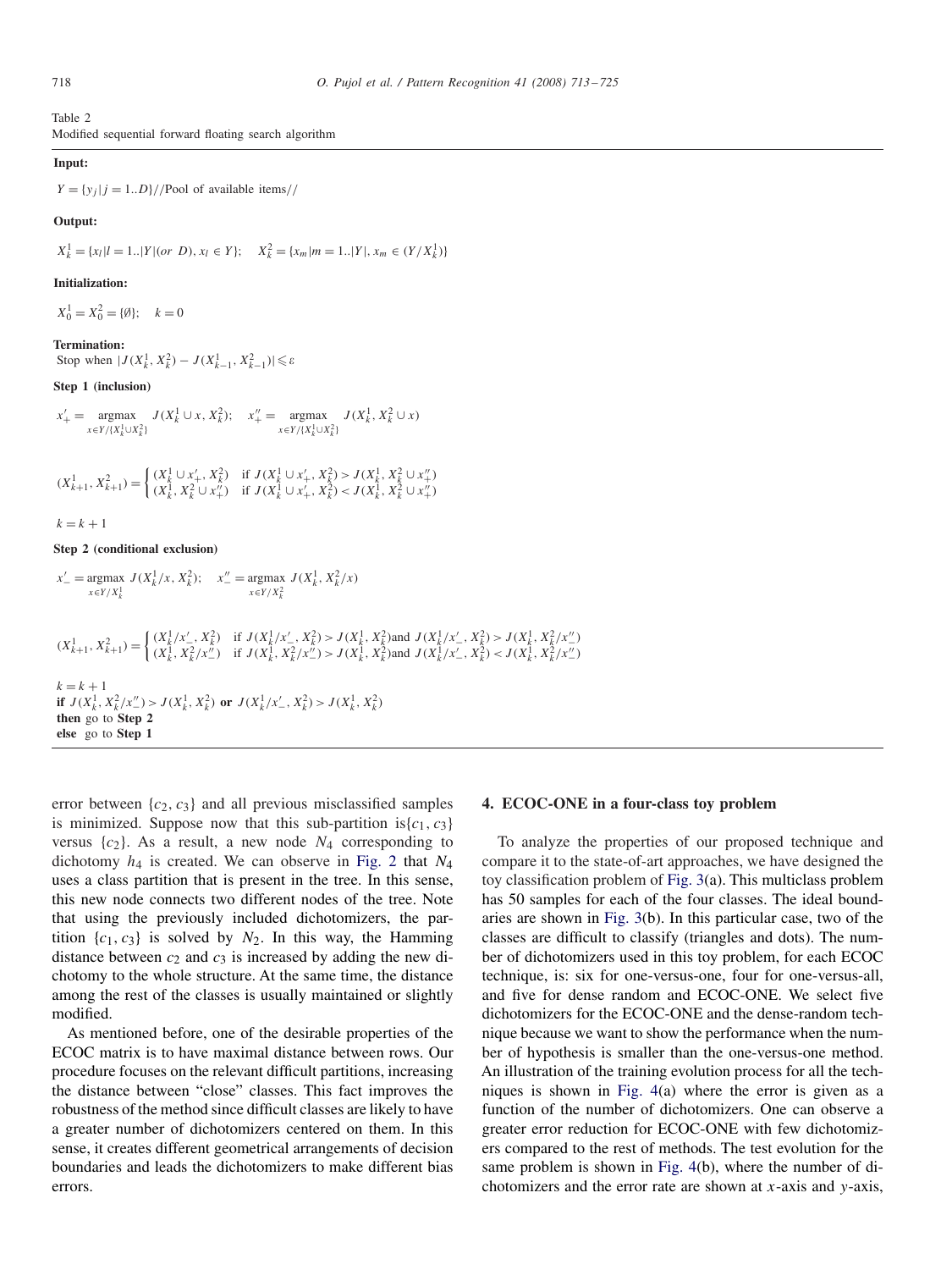<span id="page-6-0"></span>

Fig. 3. (a) Four classes for a toy problem, (b) classes boundaries for the toy problem.



Fig. 4. (a) Train evolution for the toy problem, (b) test evolution for the toy problem.

Table 3 ECOC matrices and weights for ECOC-ONE and dense random strategy

| $W_{one} = (2\ 2\ 2\ 0.9229\ 1.0271)$<br>(a)                                                                                     |                                                                                                                                                           |
|----------------------------------------------------------------------------------------------------------------------------------|-----------------------------------------------------------------------------------------------------------------------------------------------------------|
| $M_{one} = \begin{pmatrix} -1 & -1 & 0 & 1 & -1 \\ -1 & 1 & 0 & -1 & 1 \\ 1 & 0 & -1 & 0 & 1 \\ 1 & 0 & 1 & 1 & 0 \end{pmatrix}$ | $M_{dense} = \left( \begin{array}{rrrrr} 1 & -1 & 1 & -1 & 1 \\ 1 & 1 & -1 & -1 & -1 \\ -1 & -1 & -1 & -1 & -1 \\ 1 & 1 & -1 & 1 & 1 \end{array} \right)$ |

respectively. Table 3 displays two ECOC matrices used in this evaluation: ECOC-ONE *(Mone)* with column weights *(Wone)* and dense random *(Mdense)*.

[Table 4](#page-7-0) shows the 10-fold cross-validation results for all the commented ECOC techniques. In this table, the accuracy, the confidence interval at 95%, and the number of dichotomizers used are displayed. The results on this toy classification problem show that our technique outperforms the others. An example of the trained boundaries for all the techniques at one iteration of cross-validation is shown in [Fig. 5.](#page-7-0) The dark lines correspond to the real boundaries and the grey regions to the learning errors. We can observe that the regions of ECOC-ONE (Fig. [5\(](#page-7-0)a)) are better defined. Note that two different dense random matrices with the same distance create different decision boundaries that do not approximate well the expected boundaries (Fig. [5\(](#page-7-0)d) and (e)).

In order to analyze the fitting of the selected dichotomizers of the ECOC-ONE matrix to the classes boundaries, the volume of the errors for the one-versus-all and ECOC-ONE technique are shown in [Fig. 6.](#page-7-0) The height corresponds to the number of times that one technique misclassifies a data sample for each spatial location. Observe that the volume of the one-versus-all technique (Fig. [6\(](#page-7-0)b)) is in this case about 70% higher than the one generated by the ECOC-ONE strategy (Fig. [6\(](#page-7-0)a)).

## **5. Experimental results**

In order to validate the proposed method, we use the wellknown UCI database [\[19\].](#page-12-0) The description of the selected data sets is shown in [Table 5.](#page-8-0) We compare our technique with the following ECOC coding strategies: one-versus-all ECOC (one-vs-all), one-versus-one ECOC (one-vs-one), and dense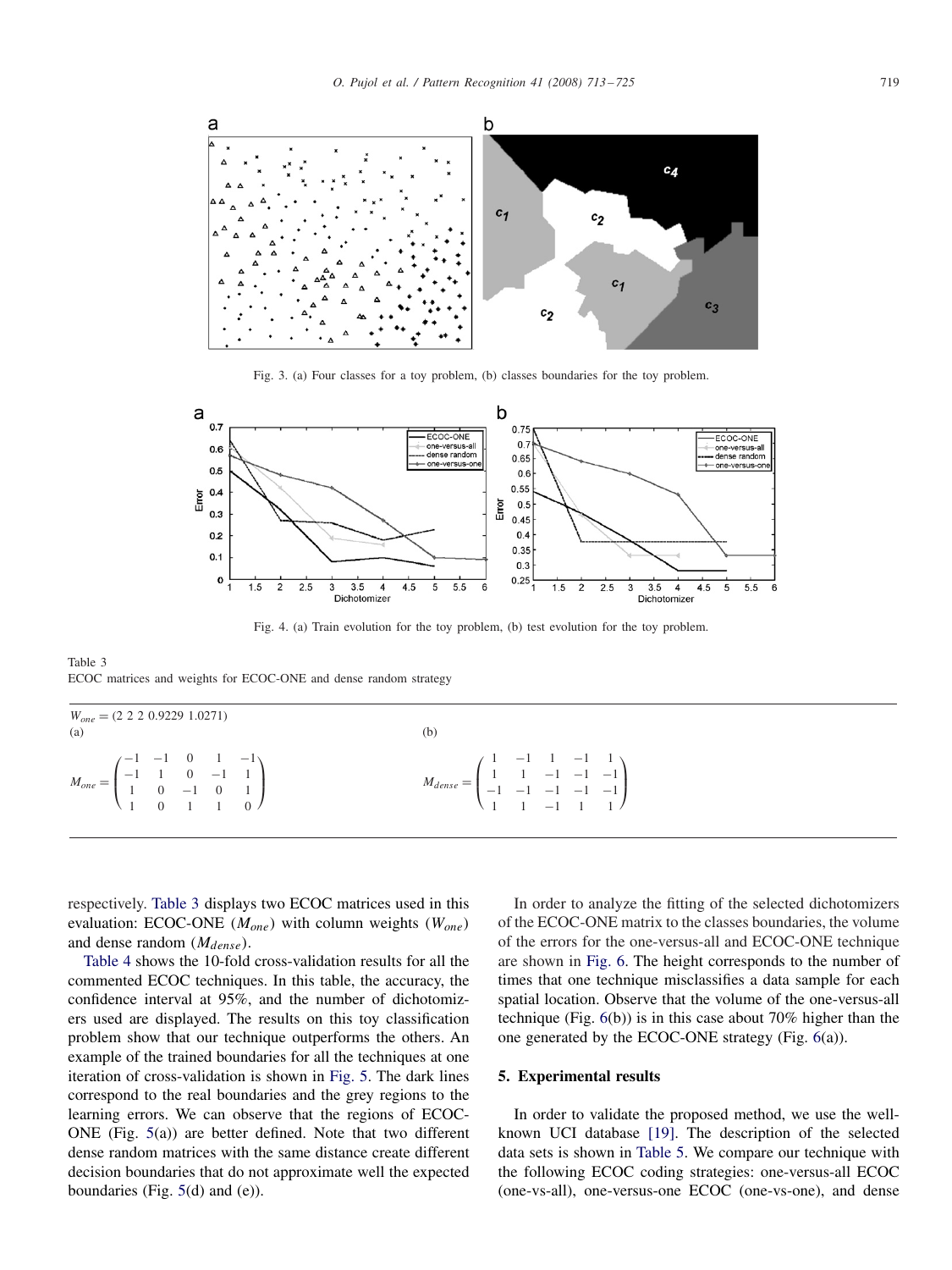# <span id="page-7-0"></span>Table 4 ECOC strategy hits for a toy problem

| One-versus-one ECOC |    | One-versus-all ECOC |    | Dense random ECOC |    | ECOC-ONE         |    |
|---------------------|----|---------------------|----|-------------------|----|------------------|----|
| Hit                 | #D | Hit                 | #D | Hit               | #D | Hit              | #D |
| $70.83 \pm 1.17$    |    | $66.67 \pm 1.07$    |    | $67.67 \pm 1.91$  |    | $72.92 \pm 0.82$ |    |

#*D* means number of dichotomizers.



Fig. 5. Boundaries resulted after one iteration of training. (a) ECOC-ONE, (b) one-versus-one, (c) one-versus-all and, (d) and (e) two different matrices of dense random with the same minimal distance, respectively. Dark line corresponds to the real boundary and grey regions correspond to learning errors.



Fig. 6. Error surface comparison between ECOC-ONE and one-versus-all technique for the toy problem of [Fig. 3.](#page-6-0)

random ECOC.<sup>6</sup> The decoding process for all mentioned techniques is the standard Euclidean distance because it shows the same behavior as the Hamming decoding, but it also tends to reduce the confusion due to the use of the zero values [\[13\].](#page-12-0) All these strategies are compared with our ECOC-ONE method extending a tree for coding and our weighted Euclidean

distance for decoding. We also include the results obtained by the ECOC-ONE computed with the MSFFS. We use a maximum of 10 iterations or dichotomizers including the first optimal tree. In order to have a fair comparison, we used the same number of dichotomizers for the generation of the dense random ECOC matrix columns. The dense random matrix is selected from an exhaustive search of 10 000 iterations. We have used discriminant analysis, Discrete Adaboost with 50

<sup>6</sup> We choose dense random coding because it is more robust than the sparse technique when the number of columns is small [\[6\].](#page-12-0)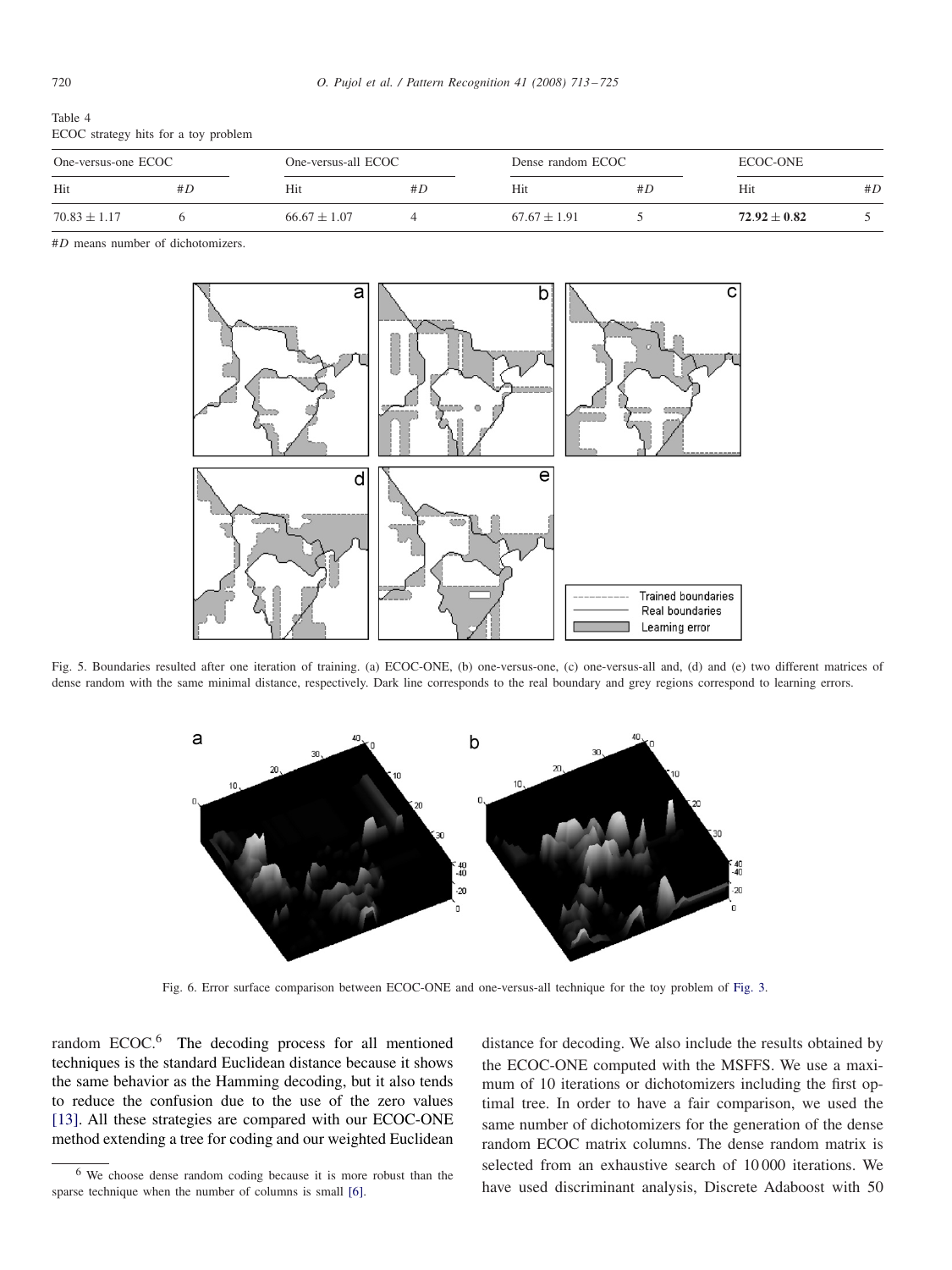<span id="page-8-0"></span>Table 5 UCI repository databases characteristics

| #   | Problem      | #Train | #Test | #Attributes | #Classes |
|-----|--------------|--------|-------|-------------|----------|
| (a) | Dermatology  | 366    |       | 34          | 6        |
| (b) | Ecoli        | 336    |       | 8           | 8        |
| (c) | Glass        | 214    |       | 9           | 7        |
| (d) | Segmentation | 2310   |       | 19          | 7        |
| (e) | Vowel        | 990    |       | 10          | 11       |
| (f) | Satimage     | 4435   | 2000  | 36          | 6        |
| (g) | Yeast        | 1484   |       | 8           | 10       |
| (h) | Pendigits    | 7494   | 3498  | 16          | 10       |

decision stumps, and linear support vector machines<sup>7</sup> as base learners for all techniques. $8$  Nevertheless, note that our technique is generic in the sense that it only uses the classification score—it is independent of the particular base classifier. All the tests are calculated using stratified 10-fold cross-validation.

Tables 6–8 show the number of dichotomizers, accuracy rates and confidence intervals at 95%—we have tested for statistical significance using a two tailed *t*-test—for the FLDA, Adaboost and SVM techniques, respectively. The results in boldface are related to the first position in ranking of the methods which confidence interval overlaps with the one with the best accuracy—and therefore not statistically significant from the maximum mean accuracy. The rank shows the average position of each technique. For example, if a technique obtains the best accuracy in 8 of 10 validation sets and it has been chosen as a second option in the other two sets, its rank value is 1.20. Note that all strategies with results not statistically significant from the top one are considered also as the first choice. Observing the results, we can see that our method is very competitive when compared to the other standard ECOC coding techniques. Furthermore, it attains a comparable accuracy to the one-versus-one ECOC coding strategy, which is known to usually obtain the best results. In some cases, one-versus-one improves our results for a certain database. For example, at Pendigits database using FLDA, it obtains a two percent of improvement over our method. However, one must note that one-versus-one requires 45 dichotomizers in that database, and we use only 10. These results are easily explained by the fact that our method chooses at each step the most discriminable dichotomy compared to the one-versus-one strategies where all pairs of classifiers are considered. Thus, our procedure allows to classify classes depending on their difficulty. For example, two

difficult classes will have a high Hamming distance between rows. But two easy classes, perhaps will not have a considerable Hamming or Euclidean distance between them, since it is not necessary to correct so many errors.In this way, we can reduce the number of binary classifiers to be selected. This effect can also be seen in the results of dense random ECOC and our procedure. Both cases have the same number of dichotomizers (or less in our case due to the fact that we analyze the training convergence), and although random ECOC has a higher distance between rows in most cases, our procedure usually obtains a higher hit ratio because the dichotomizers are selected in an optimal way depending on the domain of the problem. Note that the results obtained using MSFFS are usually very close to the ones obtained with the exhaustive approach. As expected, its performance is poorer than using exhaustive search. There is a trade-off between accuracy and computing time. If ECOC-ONE with exhaustive search and one-versus-one are the first choices, ECOC-ONE with MSFFS is a very close second choice. Note that there is a further trade-off in the exactitude of the MSFFS method between the optimality of the solution and the time complexity. This trade-off is governed by the number of iterations of the floating search procedure. A maximum of *N* iterations (where *N* is the number of items in the search) should suffice to obtain a good approximation [\[18\].](#page-12-0)

## *5.1. Discussions*

In order to provide more insight on the ECOC-ONE process, we show different experiments that address the following issues: Firstly, we discuss the use of the validation subset. Then, we show the optimality of our extension technique when it is compared with a random extension. We show an extension of the one-versus-all technique using ECOC-ONE. We compare a multiclass built-in SVM with the ECOC-ONE extension of a tree. The computational complexity of the ECOC-ONE is compared to the ECOC-ONE (MSFFS). And finally, We discuss the effect of the weights in the ECOC matrix.

In order to show the effect of the validation set, we focus on the results obtained on two data sets, the dermatology and the glass sets. [Figs. 7\(](#page-10-0)a) and (b) display the error evolution using our procedure. Observe that the training error is zero in both cases at iteration 5. At that point further learning using the training subset is futile. However, using the validation set we still have information for accuracy improvement. In fact, looking at test evolution we can see how the test error further decreases. In general, this behavior holds even if the training error does not achieve the zero error, since the validation subset is used as an external oracle. The oracle tries to capture the variability not observed in the training set. In this way, it reinforces the learning process, serving just as an observable test.

The second experiment is designed to show the optimality of our extension technique. We increase the initial oneversus-all with the embedding of only two extra dichotomizers. Discrete Adaboost is used as a base classifier for the comparative. We compare our extension to the one-versus-all including two dense random dichotomizers (one-versus-all-dense) that

<sup>7</sup> The regularization parameter *C* has been set to 1 for all the experiments. We have selected this parameter after a preliminary set of experiments. We decided to keep the parameter fixed for sake of simplicity and easiness of replication of the experiments, though we are aware that this parameter might not be optimal for all data sets. Nevertheless, since the parameters are the same for all the compared methods any weakness in the results will also be shared.

<sup>8</sup> The comparative with the multiclass adaboost has been omitted due to the fact that the Adaboost. MH algorithm, that has dominated other proposals in empirical studies [\[16\],](#page-12-0) converts the  $N_c$ -class problem into that of estimating a two-class classifier on a training set  $N_c$  times as large. Thus, it is essentially the same that the one-versus-all scheme that we analize in the framework of error correction.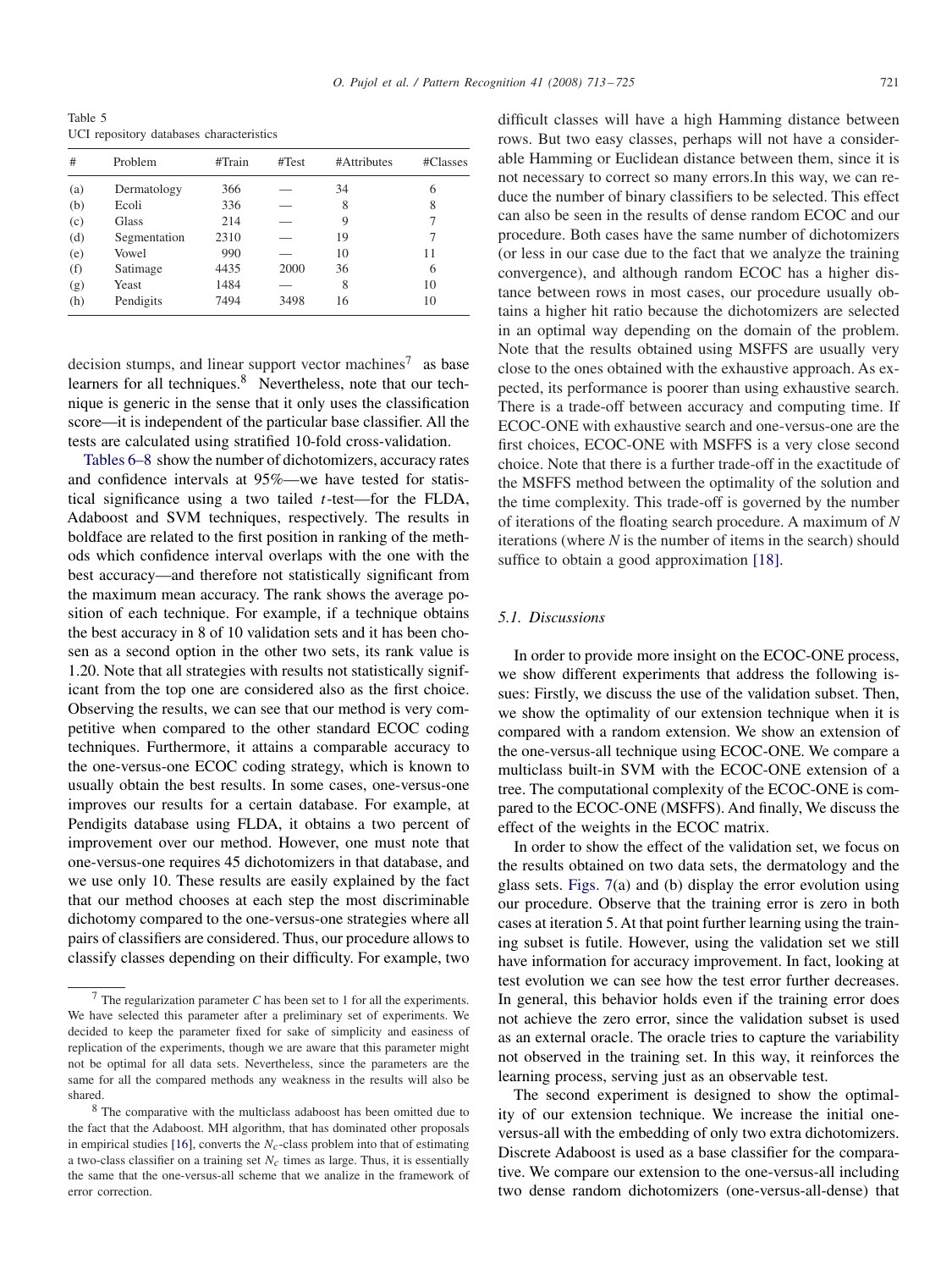Table 6 ECOC strategy hits for UCI databases using FLDA as a base classifier

| #    | One-versus-one   |    | One-versus-all   |    | Dense random     |    | ECOC-ONE         |     | <b>MSFFS</b>     |    |
|------|------------------|----|------------------|----|------------------|----|------------------|-----|------------------|----|
|      | Hit              | #D | Hit              | #D | Hit              | #D | Hit              | #D  | Hit              | #D |
| (a)  | $96.65 \pm 0.73$ | 15 | $94.87 \pm 0.74$ | 6  | $96.57 \pm 0.74$ | 10 | $98.48 \pm 0.49$ | 7.8 | $96.03 \pm 0.97$ | 10 |
| (b)  | $82.40 \pm 1.46$ | 28 | $71.85 \pm 1.53$ | 8  | $81.15 \pm 1.55$ | 10 | $83.90 \pm 1.23$ | 10  | $81.73 + 2.14$   | 10 |
| (c)  | $76.76 \pm 1.16$ | 21 | $44.55 \pm 2.15$ | 7  | $44.83 \pm 2.00$ | 10 | $52.10 \pm 2.28$ | 10  | $51.65 \pm 1.87$ | 10 |
| (d)  | $85.24 \pm 0.57$ | 21 | $71.32 \pm 0.62$ | 7  | $73.92 \pm 0.56$ | 10 | $85.44 \pm 0.50$ | 9.2 | $84.65 + 1.05$   | 10 |
| (e)  | $71.20 \pm 1.27$ | 55 | $23.87 \pm 0.42$ | 11 | $41.32 \pm 1.38$ | 10 | $53.05 \pm 0.80$ | 10  | $51.04 \pm 1.42$ | 10 |
| (f)  | $81.00 \pm 0.67$ | 15 | $65.35 \pm 0.52$ | 6  | $75.85 \pm 0.83$ | 10 | $82.85 \pm 0.54$ | 9.4 | $80.48 \pm 0.85$ | 10 |
| (g)  | $52.21 \pm 0.80$ | 45 | $30.54 \pm 0.90$ | 10 | $47.32 \pm 0.93$ | 10 | $51.21 \pm 0.70$ | 10  | $50.67 \pm 1.35$ | 10 |
| (h)  | $93.18 \pm 0.43$ | 45 | $33.10 \pm 1.23$ | 10 | $68.41 \pm 1.44$ | 10 | $91.21 \pm 0.78$ | 10  | $91.03 \pm 1.23$ | 10 |
| Rank | 1.25             |    | 3.87             |    | 2.75             |    | 1.25             |     | 2.12             |    |

Table 7 ECOC Strategy hits for UCI databases using Discrete Adaboost as a base classifier

| #    | One-versus-one   |    | One-versus-all   |    | Dense random     |    | ECOC-ONE         |     | <b>MSFFS</b>     |    |
|------|------------------|----|------------------|----|------------------|----|------------------|-----|------------------|----|
|      | Hit              | #D | Hit              | #D | Hit              | #D | Hit              | #D  | Hit              | #D |
| (a)  | $96.30 \pm 0.61$ | 15 | $92.65 \pm 1.23$ | 6  | $95.26 \pm 0.82$ | 10 | $95.17 \pm 0.74$ | 8.2 | $95.11 \pm 0.71$ | 10 |
| (b)  | $78.05 \pm 1.46$ | 28 | $77.10 \pm 1.19$ | 8  | $77.65 \pm 1.33$ | 10 | $78.15 \pm 1.84$ | 10  | $77.14 \pm 1.55$ | 10 |
| (c)  | $67.93 \pm 1.66$ | 21 | $60.83 + 2.34$   |    | $63.69 + 2.51$   | 10 | $67.03 \pm 1.63$ | 10  | $66.55 + 1.76$   | 10 |
| (d)  | $97.01 \pm 0.72$ | 21 | $92.89 + 1.16$   |    | $94.51 \pm 1.22$ | 10 | $96.23 + 1.52$   | 9.6 | $94.38 \pm 1.84$ | 10 |
| (e)  | $81.43 + 1.12$   | 55 | $73.33 \pm 1.40$ | 11 | $74.50 \pm 1.96$ | 10 | $81.50 \pm 1.22$ | 10  | $80.83 + 2.53$   | 10 |
| (f)  | $86.23 \pm 0.79$ | 15 | $81.99 \pm 0.86$ | 6  | $84.39 \pm 0.76$ | 10 | $85.47 \pm 1.00$ | 9.8 | $84.67 \pm 2.17$ | 10 |
| (g)  | $52.35 + 1.05$   | 45 | $51.48 \pm 1.08$ | 10 | $51.82 + 1.47$   | 10 | $52.87 \pm 1.96$ | 10  | $52.87 \pm 1.96$ | 10 |
| (h)  | $98.01 \pm 1.04$ | 45 | $93.98 \pm 2.56$ | 10 | $95.54 \pm 1.71$ | 10 | $97.84 \pm 1.13$ | 10  | $97.09 \pm 1.56$ | 10 |
| Rank | 1.00             |    | 2.37             |    | 1.50             |    | $1.00\,$         |     | 1.25             |    |

Table 8 ECOC Strategy hits for UCI databases using SVM as a base classifier

| #    | One-versus-one   |       | One-versus-all   |    | Dense random     |    | ECOC-ONE         |     | <b>MSFFS</b>     |    |
|------|------------------|-------|------------------|----|------------------|----|------------------|-----|------------------|----|
|      | Hit              | # $D$ | Hit              | #D | Hit              | #D | Hit              | #D  | Hit              | #D |
| (a)  | $96.02 \pm 0.95$ | 15    | $94.83 \pm 1.84$ | 6  | $95.94 \pm 1.22$ | 10 | $95.83 \pm 0.94$ | 8.7 | $95.72 \pm 1.01$ | 10 |
| (b)  | $76.11 \pm 1.26$ | 28    | $63.97 \pm 1.51$ | 8  | $72.94 \pm 1.37$ | 10 | $75.68 \pm 1.28$ | 10  | $74.75 + 1.48$   | 10 |
| (c)  | $58.52 + 2.63$   | 21    | $49.73 + 2.45$   |    | $54.13 + 2.73$   | 10 | $57.83 \pm 1.93$ | 10  | $56.79 \pm 1.21$ | 10 |
| (d)  | $98.36 \pm 1.47$ | 21    | $94.36 \pm 1.13$ |    | $93.83 + 1.43$   | 10 | $97.84 \pm 1.12$ | 9.2 | $96.84 \pm 1.52$ | 10 |
| (e)  | $73.18 \pm 1.15$ | 55    | $32.07 \pm 1.62$ | 11 | $46.00 \pm 1.34$ | 10 | $69.14 \pm 3.01$ | 10  | $67.65 \pm 4.02$ | 10 |
| (f)  | $87.43 \pm 0.80$ | 15    | $85.85 \pm 1.08$ | 6  | $84.03 \pm 1.49$ | 10 | $89.04 \pm 0.63$ | 10  | $88.01 \pm 0.97$ | 10 |
| (g)  | $55.31 \pm 1.47$ | 45    | $41.41 \pm 1.79$ | 10 | $51.07 \pm 2.12$ | 10 | $52.58 + 1.73$   | 10  | $52.49 \pm 2.13$ | 10 |
| (h)  | $98.53 \pm 1.03$ | 45    | $95.04 \pm 1.88$ | 10 | $96.44 \pm 1.12$ | 10 | $98.43 \pm 0.99$ | 10  | $96.05 \pm 1.76$ | 10 |
| Rank | 1.13             |       | 2.62             |    | 2.25             |    | $1.00\,$         |     | 1.13             |    |

maximally increase the distance between rows and columns (and its complementaries). We can observe in [Table 9](#page-10-0) that with the reduced set of optimal extra dichotomizers, our proposed technique increases considerably the accuracy of the initial coding technique. Besides, the extension of ECOC-ONE dichotomizers seems to perform better than the extra dense dichotomizers of the comparative.

One-versus-all is considered, in general, one of the poorest choices for learning with ECOC. However, it is still used because of the small number of dichotomizers involved. The third experiment showed in this section compares the extension of the one-versus-all adding just two dichotomizers using our method with the one-versus-one approach—recall that oneversus-one is the standard technique with highest accuracy. In order to perform this comparison we have used Discrete Adaboost on the UCI repository. [Table 10](#page-10-0) shows the results of these experiments. Observe that both methods achieve the same performance considering the confidence interval at 95%. Note also that the number of dichotomizers involved in our extension is smaller than the one-versus-one approach.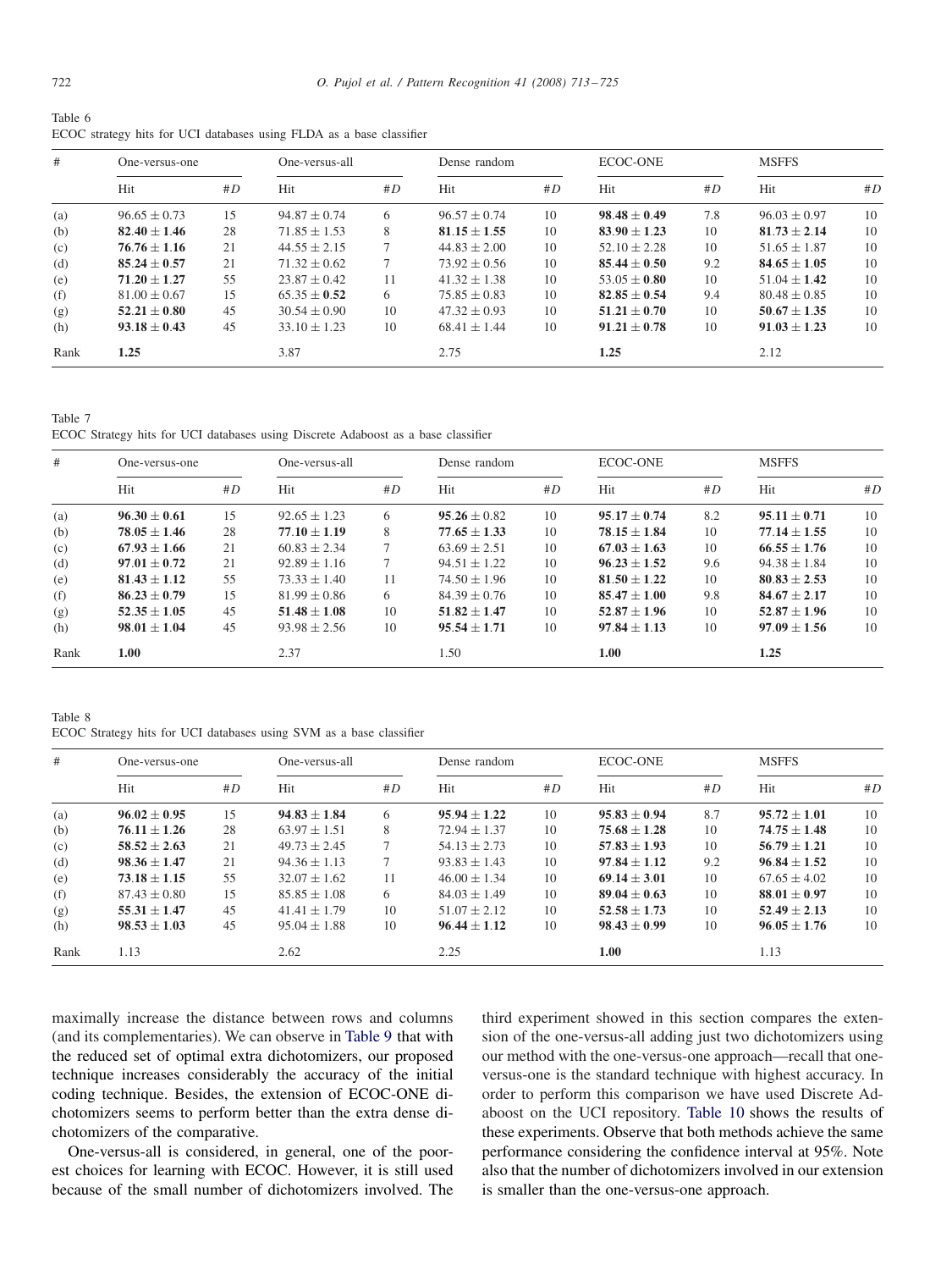<span id="page-10-0"></span>

Fig. 7. Error evolution of dermatology database using ECOC-ONE with FLDA: (a) error evolution for the glass data set, (b) error evolution for the dermatology data set.

#### Table 9 UCI one-versus-all extension using Discrete Adaboost

| Problem      | One-versus-all ECOC | One-versus-all-dense ECOC | One-versus-all ECOC-ONE |
|--------------|---------------------|---------------------------|-------------------------|
| Dermatology  | $92.65 \pm 1.23$    | $93.85 \pm 1.02$          | $95.53 \pm 0.89$        |
| Ecoli        | $77.10 \pm 1.19$    | $77.58 \pm 1.54$          | $78.43 \pm 1.02$        |
| Glass        | $60.83 \pm 2.34$    | $65.59 + 2.52$            | $64.90 \pm 2.39$        |
| Segmentation | $92.89 \pm 1.16$    | $94.80 \pm 1.21$          | $95.90 \pm 1.03$        |
| Vowel        | $73.33 \pm 1.40$    | $74.97 \pm 1.40$          | $79.34 \pm 1.40$        |
| Satimage     | $81.99 \pm 0.86$    | $83.93 \pm 1.11$          | $84.83 \pm 0.96$        |
| Yeast        | $51.48 \pm 1.08$    | $51.48 \pm 1.08$          | $53.52 \pm 0.89$        |
| Pendigits    | $93.98 \pm 2.56$    | $95.64 \pm 1.89$          | $96.88 \pm 2.01$        |
| Rank         | 2.50                | 1.38                      | 1.00                    |

Table 10 UCI one-versus-one and one-versus-all-ECOC-ONE comparison

| Problem      | One-versus-<br>one ECOC |    | One-versus-all<br>ECOC-ONE |    |
|--------------|-------------------------|----|----------------------------|----|
|              | Hit                     | #D | Hit                        | #D |
| Dermatology  | $96.30 \pm 0.61$        | 15 | $95.53 \pm 0.89$           | 8  |
| Ecoli        | $78.05 \pm 1.46$        | 28 | $78.43 \pm 1.02$           | 10 |
| Glass        | $67.93 \pm 1.66$        | 21 | $64.90 \pm 2.39$           | 9  |
| Segmentation | $97.01 \pm 0.72$        | 21 | $95.90 \pm 1.03$           | 9  |
| Vowel        | $81.43 \pm 1.12$        | 55 | $79.34 \pm 1.40$           | 13 |
| Satimage     | $86.23 \pm 0.79$        | 15 | $84.83 \pm 0.96$           | 8  |
| Yeast        | $52.35 \pm 1.05$        | 45 | $53.52 \pm 0.89$           | 12 |
| Pendigits    | $98.01 \pm 1.04$        | 45 | $96.88 \pm 2.01$           | 12 |

Table 11 UCI ECOC-ONE with SVM and built-in multiclass SVM with lineal kernel comparative

| Problem      | <b>ECOC-ONE</b>  | Multiclass SVM   |
|--------------|------------------|------------------|
| Dermatology  | $95.83 \pm 0.94$ | $96.52 \pm 0.61$ |
| Ecoli        | $75.68 \pm 1.28$ | $69.74 \pm 0.76$ |
| Glass        | $57.83 \pm 1.93$ | $59.93 \pm 1.99$ |
| Segmentation | $97.84 \pm 1.12$ | $95.23 \pm 0.59$ |
| Vowel        | $69.14 \pm 3.01$ | $77.55 \pm 0.96$ |
| Satimage     | $89.04 \pm 0.63$ | $85.60 \pm 0.40$ |
| Yeast        | $52.58 + 1.73$   | $52.57 \pm 0.92$ |
| Pendigits    | $98.43 \pm 0.99$ | $98.72 \pm 0.17$ |
| Rank         | 1.12             | 1.38             |

In order to further validate our approach, we provide a new experiment comparing the ECOC-ONE technique using support vector machines with linear kernels with a built-in multiclass SVM [\[20\]](#page-12-0) with the same kernel. The results are shown in Table 11. Observe that our technique slightly improves the accuracy of the multiclass SVM using the same parametrization for both techniques.

In order to reduce the computational complexity of the exhaustive search when the number of classes is high, we propose the use of the modified sequential forward floating search (MSFFS). We have designed an experiment that shows the difference in complexity between the MSFFS and the exhaustive search. Using the Pendigits data set, we compute the time of finding a sub-optimal column of the ECOC matrix as the number of classes increases.

[Fig. 8](#page-11-0) illustrates the results of the experiment. Observe the exponential behavior of the exhaustive search and the quasilinear tendency of the MSFFS. As we have shown in the former section, the results using this sub-optimal search technique are very similar to those obtained using the exhaustive search.

As commented in former sections, the dichotomizers are selected in an optimal way in order to ensure generalization of the proposed approach. Each of the selected dichotomizers corrects a certain partition of the subset of classes and has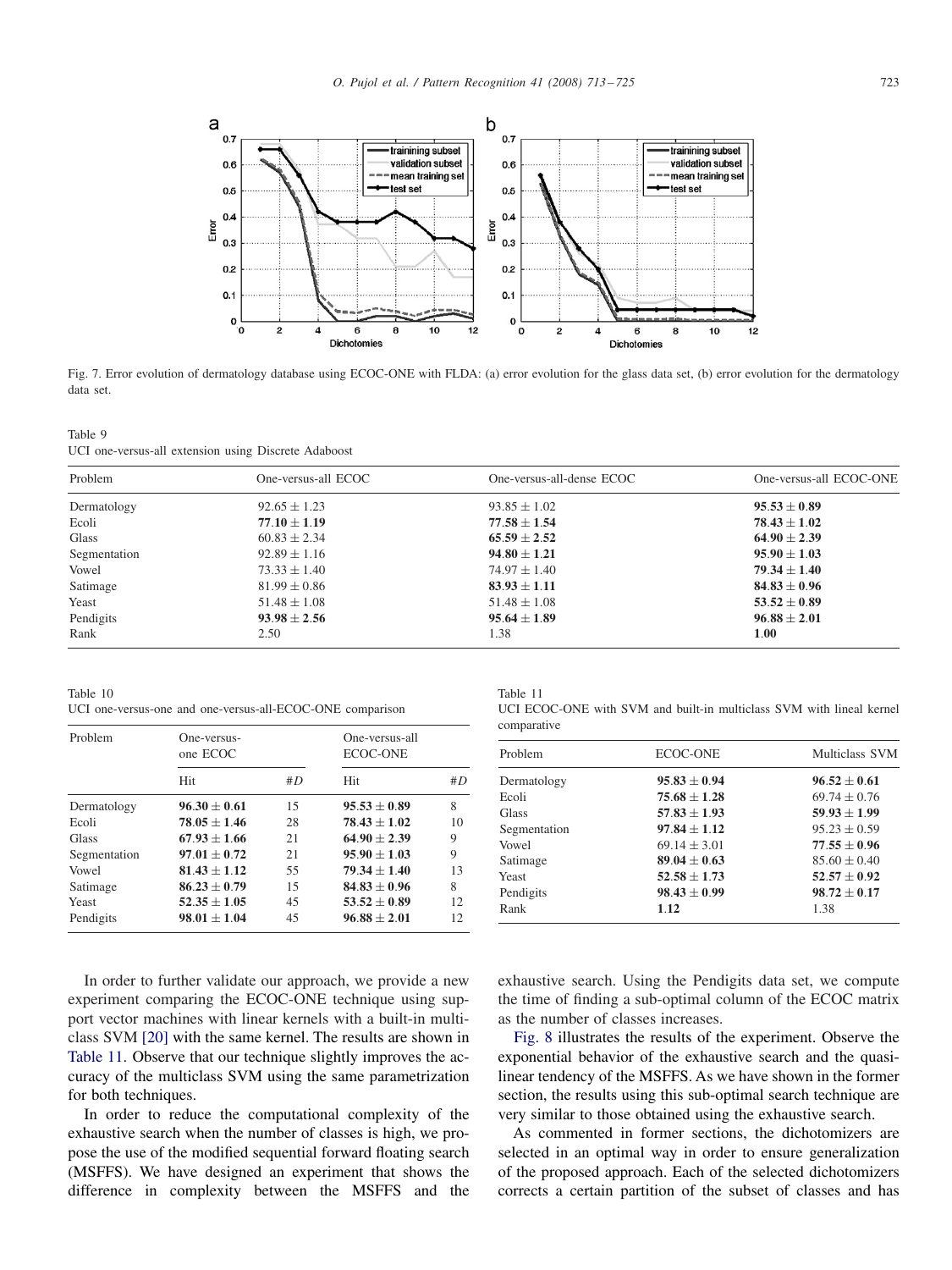<span id="page-11-0"></span>

Fig. 8. Time consumed by the exhaustive search and MSFFS.

associated an error according to the training and validation subset of misclassified samples. We use the classification score to weight each dichotomy using the empiric error of classification for that dichotomy using Eq. (2). Fig. 9 shows the average and relative improvement of the weighted Euclidean distance referred to the error obtained using just the Euclidean distance. Besides, we present the figures that reflect the effect of the weighted distance (Table 12).The results show that the weighting scheme increases the accuracy in all cases, showing the absolute and relative improving percentages. Besides, we can observe that the variance is clearly reduced by the fact that in all cases—except for the Ecoli dataset—the confidence rate is smaller.

# **6. Conclusion**

In most of the ECOC coding strategies, the ECOC matrix is pre-designed, using a fixed number of dichotomizers independent on the considered domain. We introduced a new coding Table 12

Accuracy of the Euclidean and weighted Euclidean decoding at UCI databases using Discrete Adaboost and  $N \times 2$  columns,  $N$  being the number of classes, and dense random coding

|                                                     | Dermatology                                                | Ecoli                                                      | Glass                                                    | Segmentation                                           |
|-----------------------------------------------------|------------------------------------------------------------|------------------------------------------------------------|----------------------------------------------------------|--------------------------------------------------------|
| Euclidean<br>Weighted<br>$%$ Absolute<br>% Relative | $96.74 \pm 0.79$<br>$96.85 \pm 0.73$<br>$+0.11$<br>$+0.11$ | $78.39 \pm 1.43$<br>$79.29 \pm 1.53$<br>$+0.90$<br>$+1.15$ | $62.59 + 2.74$<br>$64.48 \pm 2.60$<br>$+1.89$<br>$+3.02$ | $95.38 + 1.51$<br>$96.22 + 1.20$<br>$+0.84$<br>$+0.88$ |
|                                                     |                                                            |                                                            |                                                          |                                                        |
|                                                     | Vowel                                                      | Satimage                                                   | Yeast                                                    | Pendigits                                              |

and decoding strategy called ECOC-ONE, based on the extension of an initial optimal tree upgraded with a set of optimal dichotomizers. Furthermore, the ECOC-ONE can be seen as a general extension strategy for any initial coding matrix. The procedure shares classifiers among classes in the ECOC-ONE matrix and selects the best partitions weighed by their relevance. In this way, it reduces the overall error for a given problem. Moreover, using the validation set, the generalization performance is increased and overfitting is avoided. We show that this technique improves in most cases the standard ECOC technique results, though it has a smaller value of Hamming distance among the coding matrix rows. This improvement is due to the fact that the optimal dichotomizers selected at each step of the method are locally focused on the difficult cases of classification. We compete with the one-versus-one ECOC strategy using far less number of dichotomizers. As a result, a compact—small number of classifiers—multiclass recognition technique with improved accuracy is presented with very promising results. We are currently extending the ECOC analysis focusing on the non-previously analyzed effect of the zero symbol in the ECOC framework. We are studying the way in which that symbol affects to the ternary decoding step, and adapting decoding strategies to avoid the problem of the confusion errors generated in these cases.



Fig. 9. Absolute and relative percentage improvement comparison between Euclidean distance and weighted Euclidean distance.